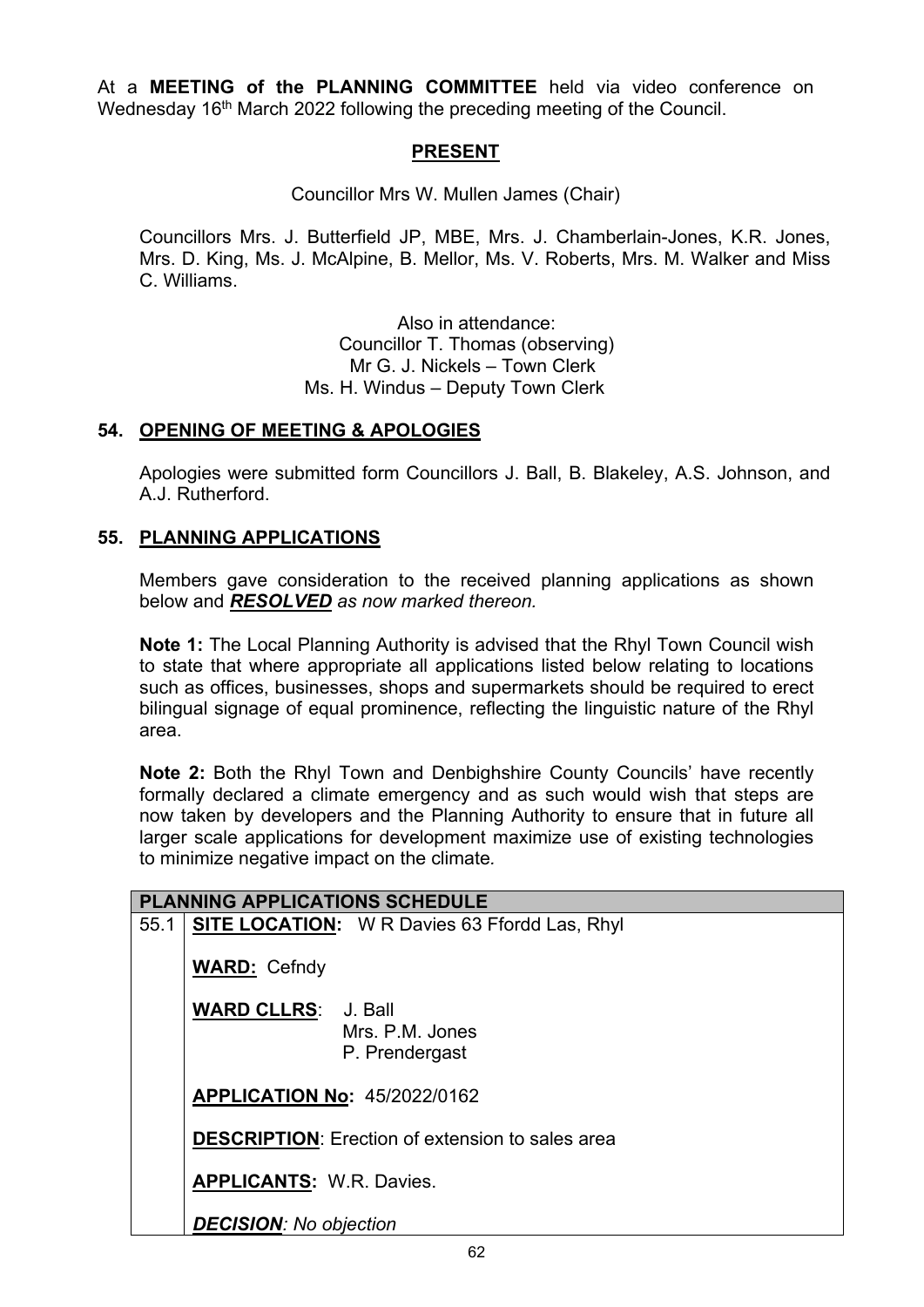| 55.2 | <b>SITE LOCATION:</b> W R Davies 63 Ffordd Las, Rhyl                                                                                                                                      |
|------|-------------------------------------------------------------------------------------------------------------------------------------------------------------------------------------------|
|      | <b>WARD: Cefndy</b>                                                                                                                                                                       |
|      | <b>WARD CLLRS: J. Ball</b><br>Mrs. P.M. Jones<br>P. Prendergast                                                                                                                           |
|      | <b>APPLICATION No: 45/2022/0204</b>                                                                                                                                                       |
|      | <b>DESCRIPTION:</b> Display of 5 internally illuminated signs, 1 non illuminated<br>fascia sign, 1 internally illuminated pylon sign and 3 non illuminated<br>freestanding movable totems |
|      | <b>APPLICANTS: Scarlett Dotkova, Nissan W.R. Davies.</b>                                                                                                                                  |
|      | <b>DECISION:</b> No objection                                                                                                                                                             |
| 55.3 | <b>SITE LOCATION: 123-125 High Street, , Rhyl</b>                                                                                                                                         |
|      | <b>WARD: Bodfor</b>                                                                                                                                                                       |
|      | <b>WARD CLLRS:</b> Ms J. Hughes<br>Ms J. McAlpine                                                                                                                                         |
|      | <b>APPLICATION No: 45/2022/0157</b>                                                                                                                                                       |
|      | <b>DESCRIPTION:</b> Conservation Area Consent for the demolition of building                                                                                                              |
|      |                                                                                                                                                                                           |
|      | <b>APPLICANTS:</b> Mr. James Evans, Denbighshire County Council                                                                                                                           |
|      | <b>DECISION: Application Withdrawn</b>                                                                                                                                                    |
| 55.4 | <b>SITE LOCATION:</b> Former Taste Academy East Parade, Rhyl                                                                                                                              |
|      | <b>WARD: Plastirion</b>                                                                                                                                                                   |
|      | <b>WARD CLLRS: K.R. Jones</b><br>T. Thomas                                                                                                                                                |
|      | <b>APPLICATION No: 45/2022/0147</b>                                                                                                                                                       |
|      | <b>DESCRIPTION:</b> Change of use and refurbishment to form a Youth Centre<br>(Use Class D1)                                                                                              |
|      | <b>APPLICANTS:</b> Jeanette Smalls, Oaktree Centre, Rhyl                                                                                                                                  |
|      | <b>DECISION:</b> No objection                                                                                                                                                             |
| 55.5 | <b>RECONSULTATION</b>                                                                                                                                                                     |